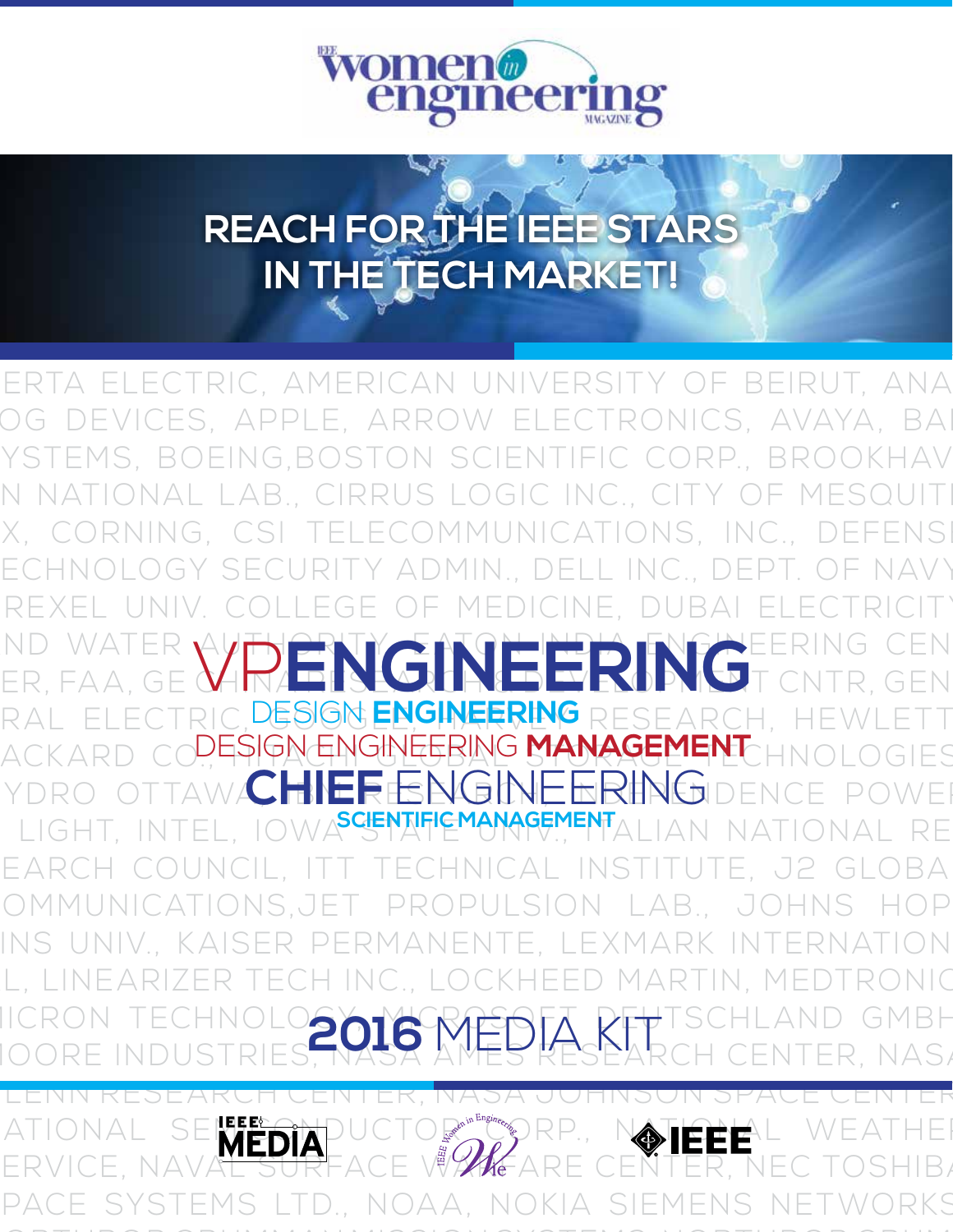# IEEE WOMEN IN ENGINEERING (WIE) is the largest global professional organization for women in the field.

The mission of IEEE WIE is to facilitate the recruitment, retention and recognition of women in technical disciplines globally.

IEEE WIE's global community has over 500 Affinity Groups in over 60 countries that work in technology professions linked to IEEE technical societies.



#### IEEE WIE Marketing

*IEEE Women in Engineering Magazine* articles integrate engineering with current issues facing society such as careers, healthcare, medicine, law, governance and international women's issues.

Paid Circulation – 20,565 Frequency – Semiannual



Apex Award of Excellence Winner 2008 - 2015

Reach a worldwide, multidisciplinary community of engineers, scientists and educators. Contact your local IEEE Media sales representative for more information today!





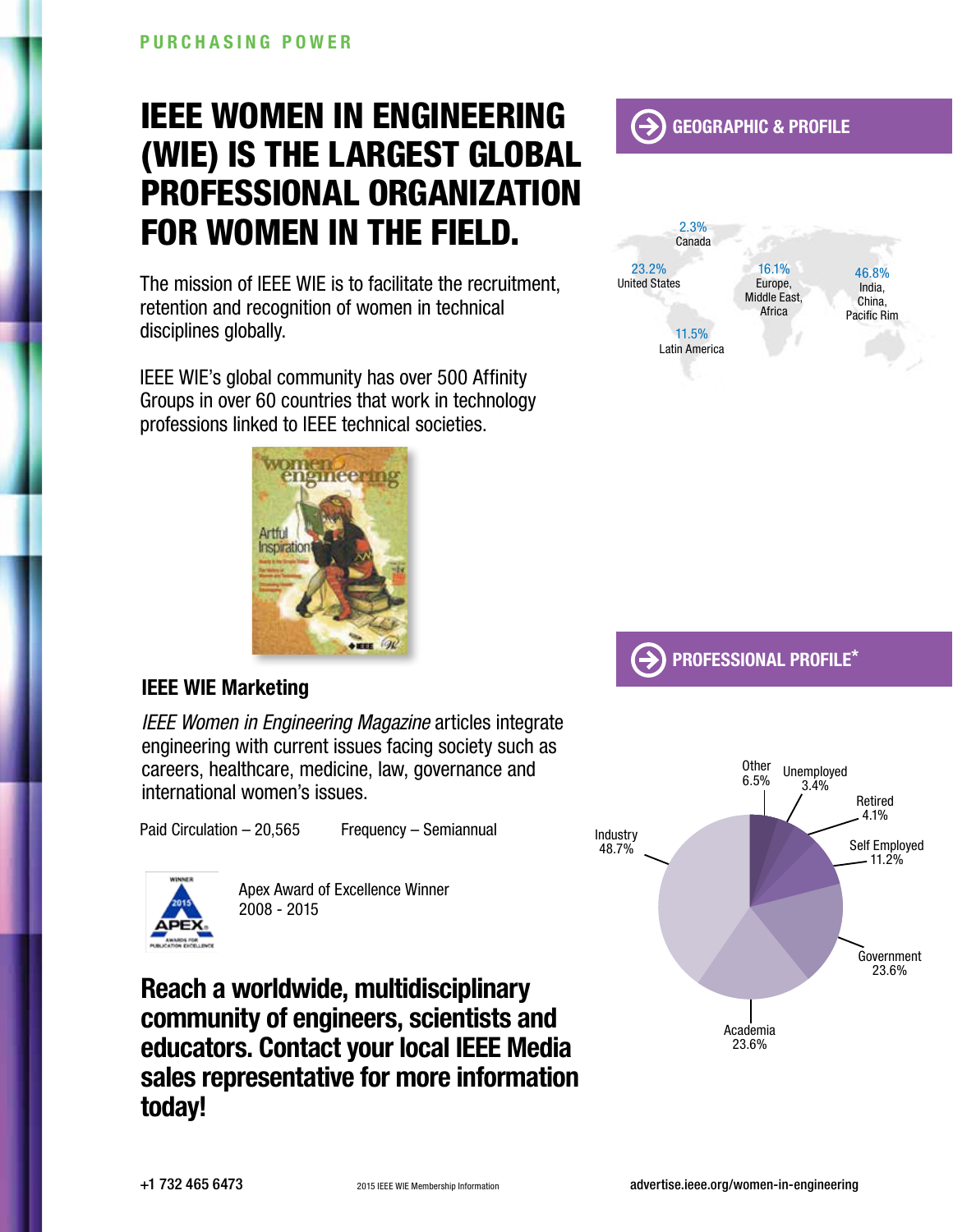## IEEE Women in Engineering MARKETING PACKAGES

IEEE WIE members are professional innovators who are associated with a worldwide, multidisciplinary community of engineers, scientists and educators.

#### IEEE WIE Sponsorship display packages include:

- Advertising in *IEEE Women in Engineering Magazine*
- Article in *IEEE WIE Magazine* highlighting corporation, individual, or project
- Logo link in IEEE WIE Monthly e-Newsletter
- Live IEEE WIE Chats

Work with IEEE Media recruitment advertising specialists to create a package that will bring greater diversity to your technical workforce.

#### IEEE WIE recruitment packages include:

- Featured ads in the new IEEE WIE area of IEEE Job Site
- Monthly ePromotion of jobs in the IEEE WIE monthly e-Newsletter
- IEEE WIE Virtual Job Fair
- Corporate positioning ads and articles in *IEEE Women in Engineering Magazine*
- Advertising and sponsorship on the IEEE.tv WIE channel
- IEEE WIE Live Chat sponsorship



Reach the largest concentration of hightech professionals in the market. Contact your local IEEE Media sales representative for more information today!

#### IEEE MEMBERS' PURCHASING CATEGORIES\*

| 77% | <b>Computer hardware</b>       |
|-----|--------------------------------|
| 69% | Test and measurement products  |
| 57% | <b>Simulation software</b>     |
| 57% | <b>Circuits and systems</b>    |
| 53% | <b>Computing and graphics</b>  |
| 51% | Power and energy equipment     |
| 49% | <b>CAD/CAM/CAE systems</b>     |
| 49% | Internet applications          |
| 47% | <b>Embedded systems</b>        |
| 45% | <b>Control technologies</b>    |
| 45% | <b>IC/semiconductors</b>       |
| 41% | <b>Scientific computing</b>    |
| 41% | <b>Business/ERP software</b>   |
| 40% | <b>Power solutions</b>         |
| 38% | Security systems and solutions |
| 36% | Programmable logic (FPGAs)     |
| 33% | Electromagnetic technology     |
| 32% | <b>Microwave RF</b>            |
| 30% | Intelligent systems            |